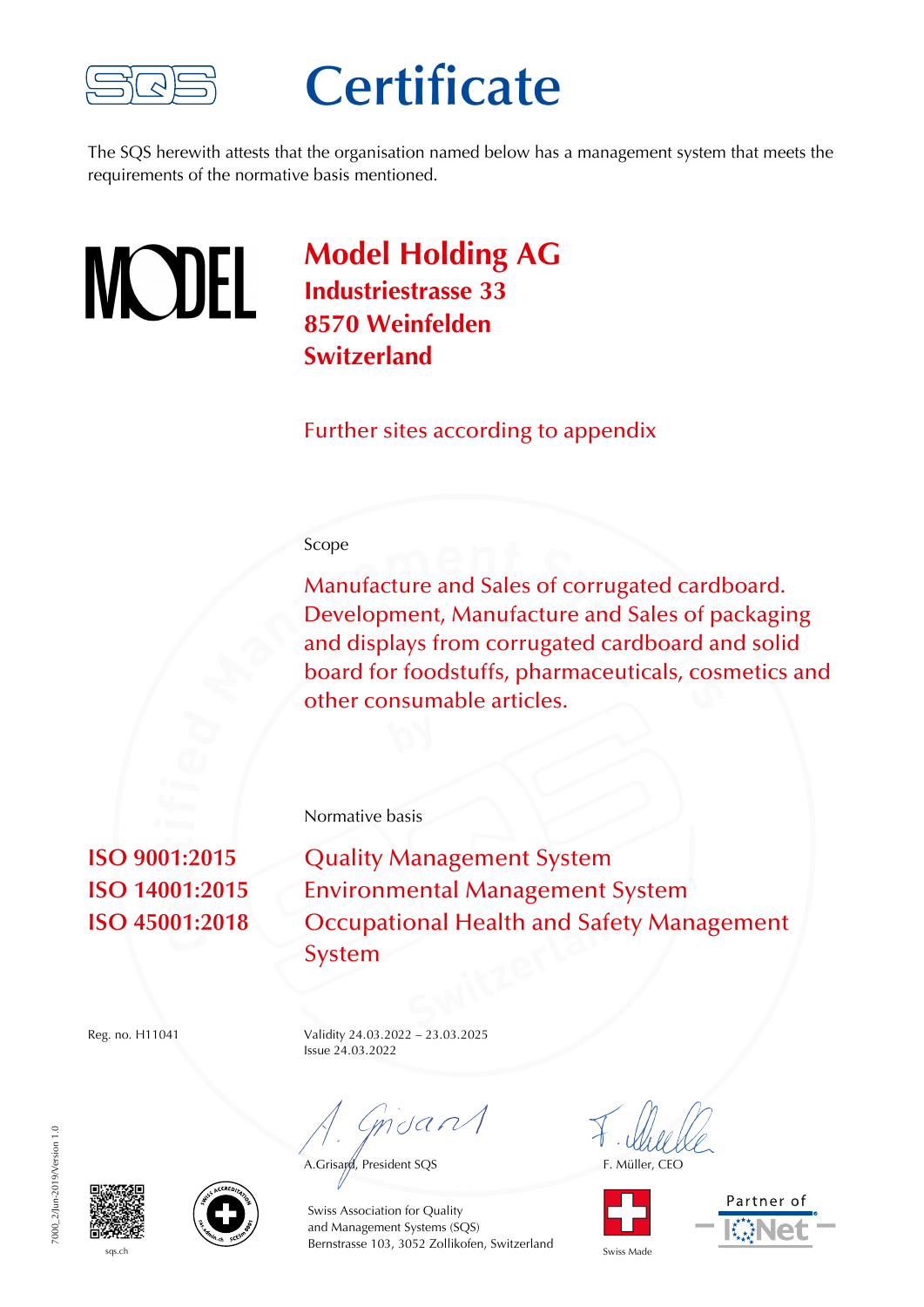

# **Appendix**

Appendix of main certificate Reg. no. H11041

### **Model Holding AG WODEL Industriestrasse 33 8570 Weinfelden Switzerland**

| Central function                                                                           | Scope                                                                                                                                                                                                                                       | Norm / Revision                                   | Reg. no. | Validity                 |
|--------------------------------------------------------------------------------------------|---------------------------------------------------------------------------------------------------------------------------------------------------------------------------------------------------------------------------------------------|---------------------------------------------------|----------|--------------------------|
| <b>Model Holding AG</b><br>Industriestrasse 33<br>8570 Weinfelden<br>Switzerland           | Manufacture and Sales of corrugated cardboard.<br>Development, Manufacture and Sales of packaging<br>and displays from corrugated cardboard and solid<br>board for foodstuffs, pharmaceuticals, cosmetics<br>and other consumable articles. | ISO 9001:2015<br>ISO 14001:2015<br>ISO 45001:2018 | H11041   | 24.03.2022<br>23.03.2025 |
| Locations                                                                                  | Scope                                                                                                                                                                                                                                       | Norm / Revision                                   | Reg. no. | Validity                 |
| <b>Model AG</b><br>Langackerstrasse 2<br>5013 Niedergösgen<br>Switzerland                  | Paper mill Niedergösgen Containerboard for<br>corrugated packaging                                                                                                                                                                          | ISO 9001:2015<br>ISO 14001:2015<br>ISO 45001:2018 | H11041   | 24.03.2022<br>23.03.2025 |
| <b>Model AG</b><br>Industriestrasse 30<br>Postfach<br>8570 Weinfelden<br>Switzerland       | Paper mill Weinfelden Containerboard for<br>corrugated packaging                                                                                                                                                                            | ISO 9001:2015<br>ISO 14001:2015<br>ISO 45001:2018 | H11041   | 24.03.2022<br>23.03.2025 |
| <b>Model SA</b><br>Route du Devin 3<br>Case postale 262<br>1510 Moudon<br>Switzerland      | Development, Manufacture and Sales of packaging<br>and displays from corrugated cardboard for<br>foodstuffs, pharmaceuticals, cosmetics and other<br>consumable articles                                                                    | ISO 9001:2015<br>ISO 14001:2015<br>ISO 45001:2018 | H11041   | 24.03.2022<br>23.03.2025 |
| <b>Model Kramp GmbH</b><br>Otto-Hahn-Strasse 41<br>63456 Hanau<br>Germany                  | Development, Manufacture and Sales of high-<br>quality folding cartons and cosmetic packaging                                                                                                                                               | ISO 9001:2015<br>ISO 14001:2015<br>ISO 45001:2018 | H11041   | 24.03.2022<br>23.03.2025 |
| <b>Model GmbH</b><br>Berka/Werra<br>Wildeckerstrasse 12<br>99837 Werra-Suhl-Tal<br>Germany | Manufacture and Sales of corrugated cardboard.<br>Development, Manufacture and Sales of packaging<br>and displays from corrugated cardboard and solid<br>board for foodstuffs, pharmaceuticals, cosmetics<br>and other consumable articles. | ISO 9001:2015                                     | H11041   | 24.03.2022<br>23.03.2025 |

Grisant

A.Grisard, President SQS F. Müller, CEO



Partner of





sqs.ch Bernstrasse 103, 3052 Zollikofen, Switzerland Swiss Made Swiss Association for Quality and Management Systems (SQS)